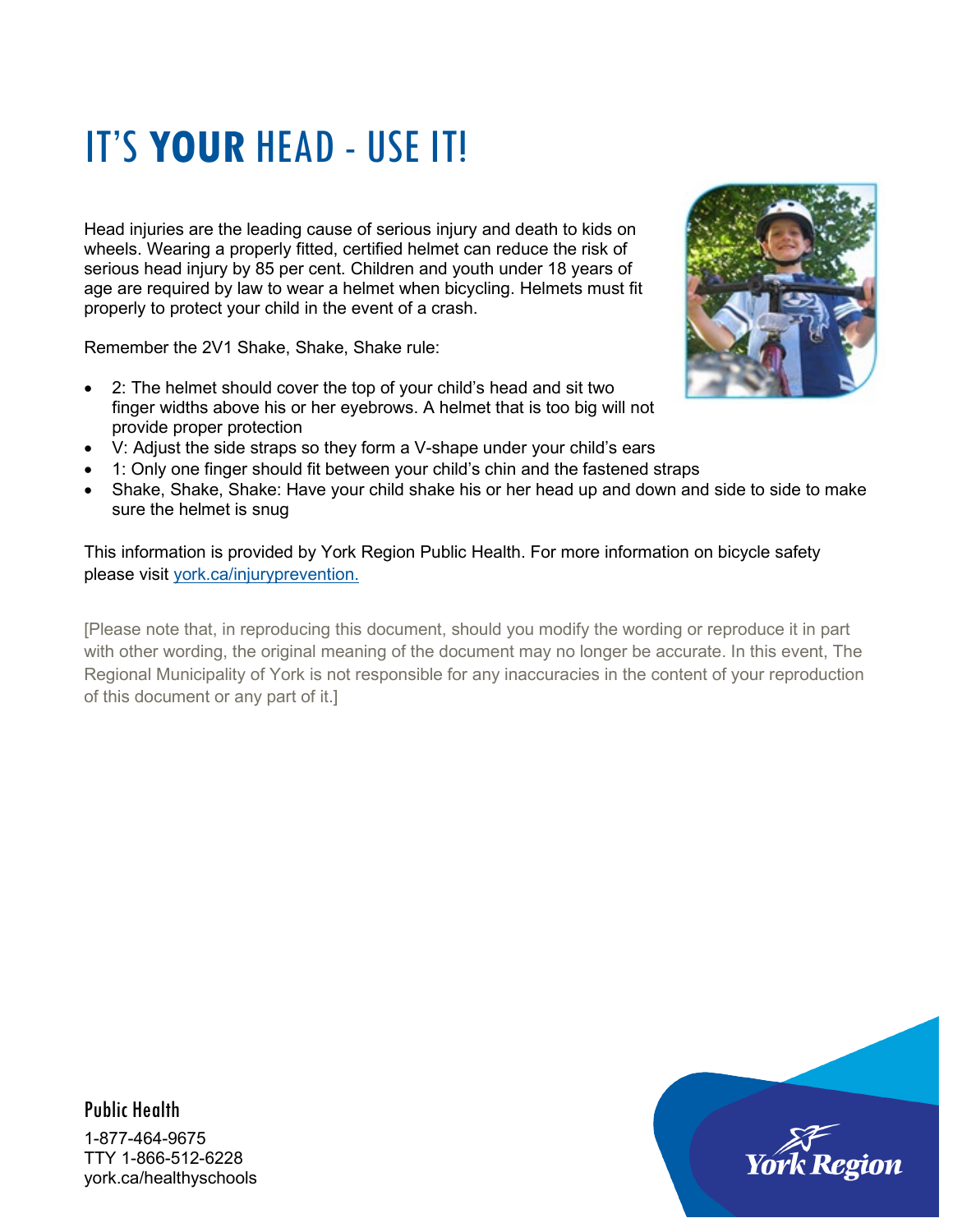### CONCUSSIONS - NOT JUST A BUMP ON THE HEAD!

A concussion is a brain injury resulting from a direct or indirect hit to the head or body which causes excessive, rapid movement of the brain inside the skull. Concussions can happen during sports, motor vehicle collisions, falls or other activities. It is extremely important to see a medical doctor if you suspect a concussion.

Symptoms can last for days, weeks or even longer. Recovery can take up to 30 days. It can take even longer if you are between five to 18 years old.

Children with concussions may find it hard to concentrate in school. Once they feel better, let them gradually return to school and see how



much they can handle without their symptoms getting worse. Discuss going back to school with your doctor and your child's teacher.

This material is provided by York Region Public Health. For more information, visit [york.ca/concussions.](http://york.ca/concussions)

[Please note that, in reproducing this document, should you modify the wording or reproduce it in part with other wording, the original meaning of the document may no longer be accurate. In this event, The Regional Municipality of York is not responsible for any inaccuracies in the content of your reproduction of this document or any part of it.]

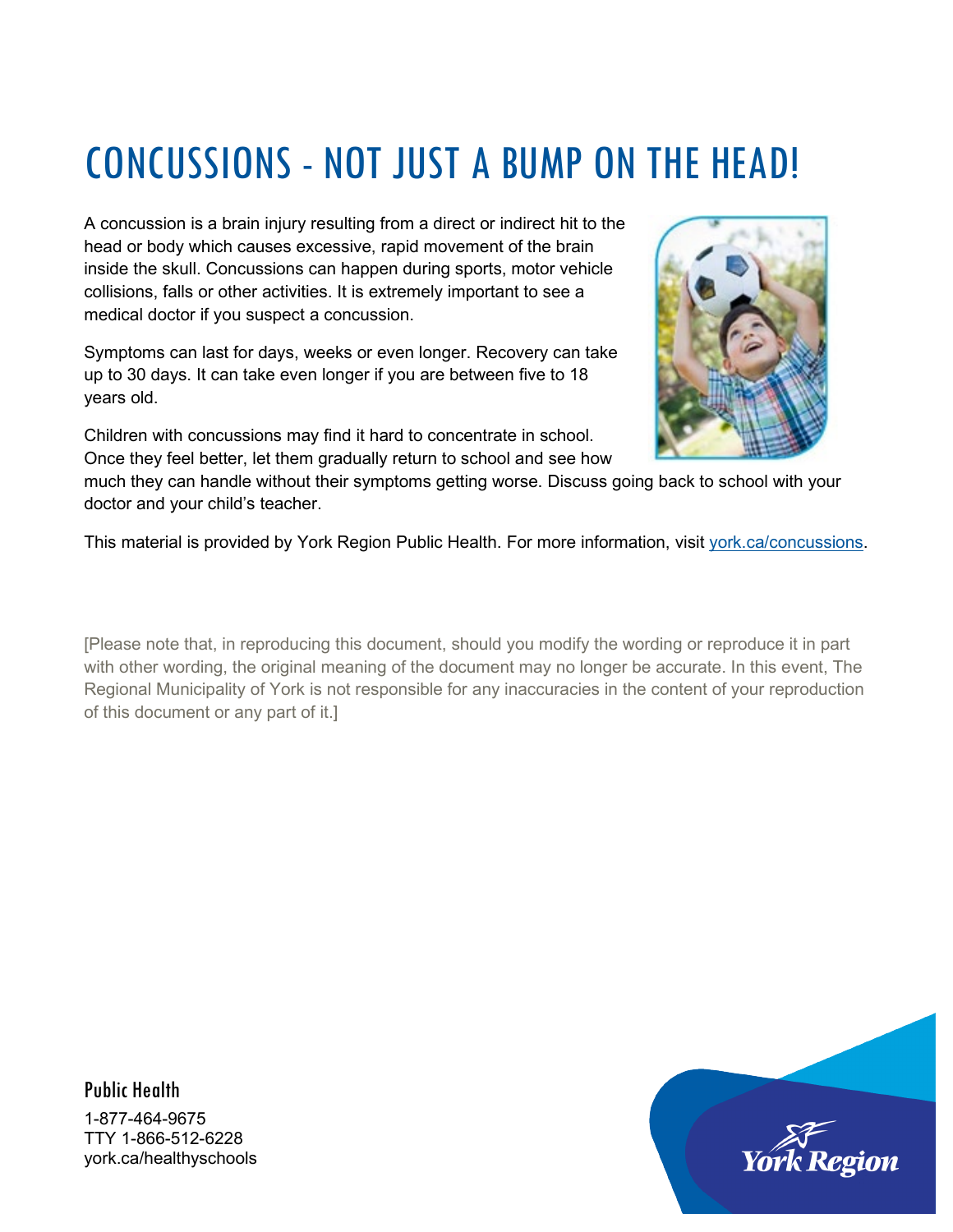# SCHOOL ZONE SAFETY

The rush of cars, buses and children arriving at school can create many dangers. Help keep kids safe on the way to and from school.

#### **Drivers**

- Slow down and be ready to stop for school buses and pedestrians
- Respect the crossing guard's instructions
- Be aware of children running in front or behind buses or other obstructions (snow banks)
- Make sure your child gets out from the passenger side of your vehicle
- Park away from the school and walk your child onto school property

#### **Children**

- Stop and scan area in front, left and right side and behind you for drivers before you proceed from a stop sign
- Walk only on the sidewalk and follow the crossing guard's instructions
- Don't use cell phones or ear buds when walking

The *Safer School Zones Act* (May 2017) will give municipalities [more tools to fight speeding and](https://news.ontario.ca/mto/en/2017/5/ontario-passes-legislation-to-keep-kids-safe-on-local-roads.html)  [dangerous driving in their communities.](https://news.ontario.ca/mto/en/2017/5/ontario-passes-legislation-to-keep-kids-safe-on-local-roads.html)

This material is provided by York Region Public Health. For more information on preventing injuries and keeping kids safe, visit [york.ca/injuryprevention.](http://www.york.ca/injuryprevention)

[Please note that, in reproducing this document, should you modify the wording or reproduce it in part with other wording, the original meaning of the document may no longer be accurate. In this event, The Regional Municipality of York is not responsible for any inaccuracies in the content of your reproduction of this document or any part of it.]



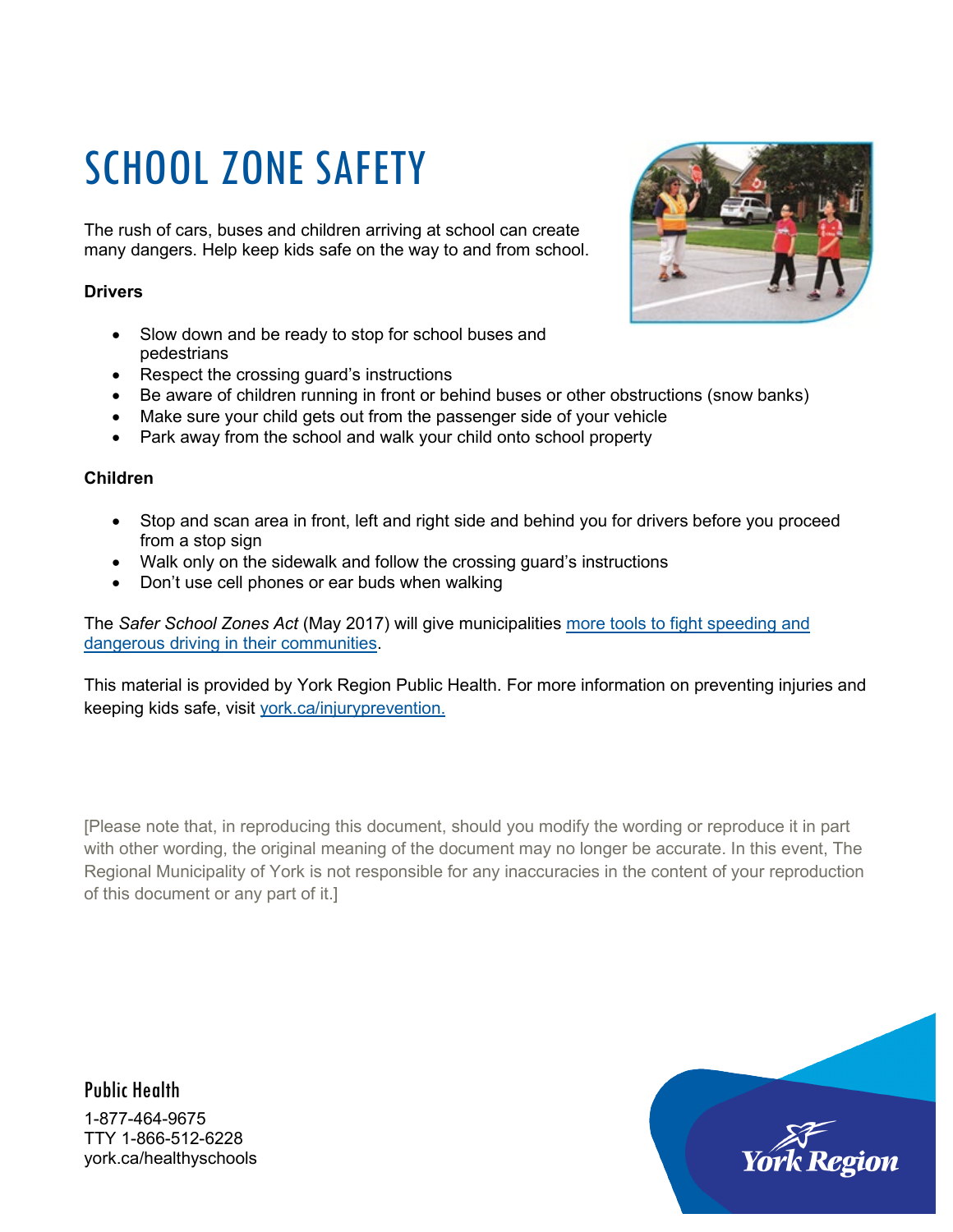# PREVENTING PLAYGROUND FALLS



A fall is the most common cause of childhood injuries requiring medical to nine, playgrounds are the most common area for fall-related injuries to occur.

The majority of falls are predictable and preventable. A fall often happens when a child is learning a new skill. At this age, children try different activities, spend more time in new surroundings and become more independent. They are often not able to sense danger, or identify and avoid hazards and need adults to help them manage these new challenges.

A Playground Fall Prevention Checklist:

- Do a safety-check before children play
- $\Box$  Choose a playground with a deep, soft surface such as sand, pea gravel, mulch, or rubber chips
- $\Box$  Use equipment designed for the child's age
- $\Box$  Actively supervise and stand next to your child as they are learning a new skill or climbing
- $\Box$  Make sure children use the equipment as intended
- $\Box$  Encourage children to wait their turn and never push
- $\Box$  Do not use playground equipment in the winter
- $\Box$  Teach and reinforce safety rules. Children may need reminders before changing behaviour
- $\Box$  Help children learn to manage risk
- □ Do not assume a child understands safe practices and hazards
- $\Box$  Do not accept that falls and fall-related injuries are a way to teach children how to be independent or to avoid risk
- $\Box$  Always model safe behaviours for children
- $\Box$  Be aware of the playground safety policy of your child's school or after school program and reinforce those rules with your child

For more information on childhood fall prevention visit: [york.ca/childhoodfalls](http://www.york.ca/childhoodfalls)

[Please note that, in reproducing this document, should you modify the wording or reproduce it in part with other wording, the original meaning of the document may no longer be accurate. In this event, The Regional Municipality of York is not responsible for any inaccuracies in the content of your reproduction of this document or any part of it.]